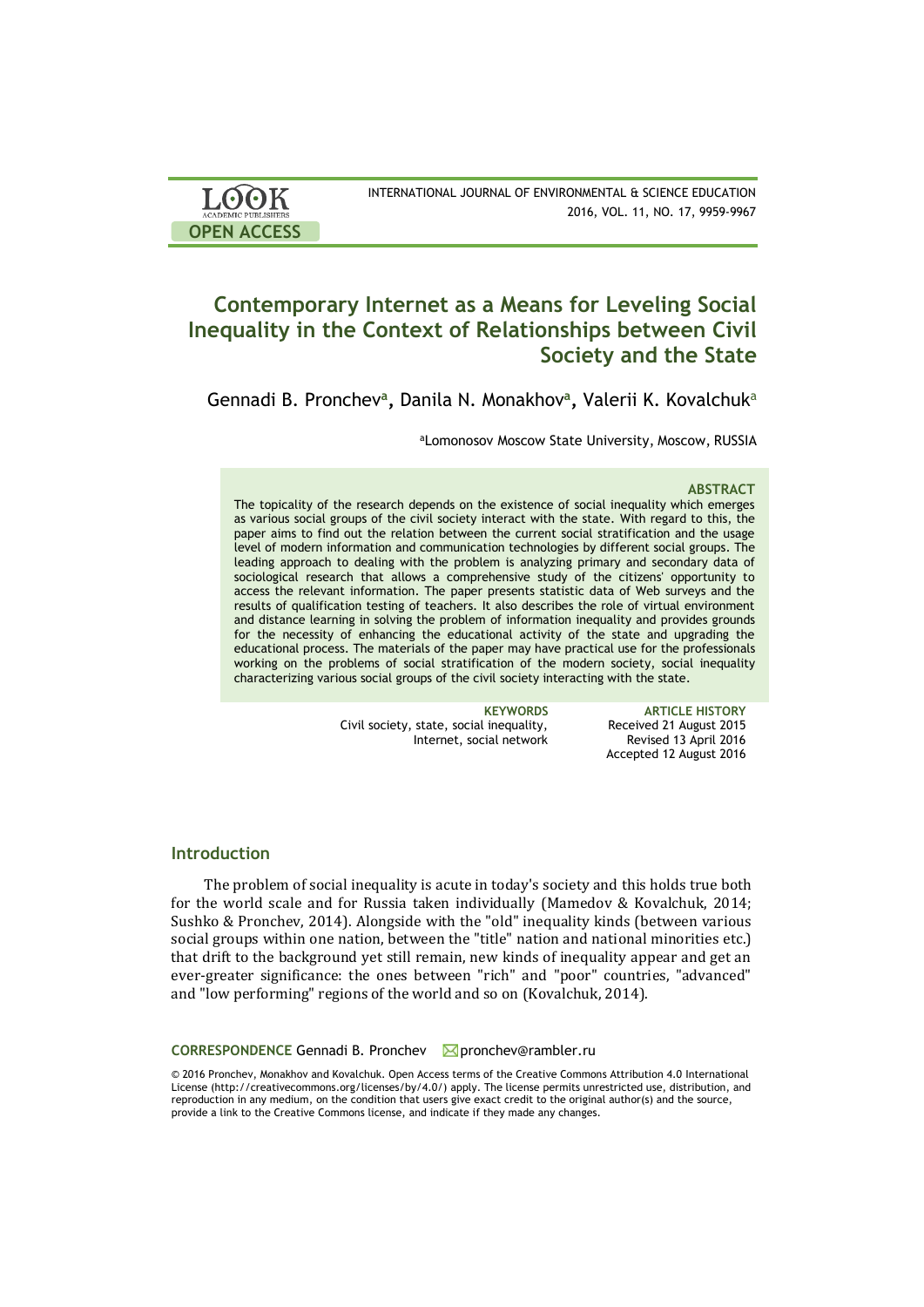Nowadays, the inequality of access to the information becomes one of the most important kinds of inequality in the human society (Muravjov, Pronchev & Proncheva, 2013). The modern society is a strongly penetrated by IT one and, consequently, the significance of the "information sector" of social life is increasing (Pronchev et al., 2014). Throughout the world, the information sector – information, knowledge, information services – is currently growing faster than the economy as a whole. Today information is coming to the foreground, science is becoming a direct production force and the economy is gaining a super-sophisticated character (Kuznetsov et. al., 2006; Proncheva, 2014). Ultimately, it is the multilateral information interaction that provides for the movement of capital, technologies and human resources – i.e. the basis of the modern social development (Kuznetsov, Kul'ba & Mikrin, 2006; Proncheva, 2014). Not only man's welfare, but also his material survival depends much on the access to the relevant information (Goncharova & Pronchev, 2015; Pronchev & Goncharova, 2016).

The time we live in is often called the "information era". Many researchers share the opinion that it is information technologies that are one of the major driving forces in the modern world (Pronchev et al., 2013; Monakhov and Pronchev, 2015).

The accelerated proliferation of IT penetration process is associated with globalization of the world, growing intensity of various contacts in the economy, politics, culture, and education, as well as with the need of faster mutual understanding and interaction. Success of both an individual and an entire state depends much on the prompt access to the required information.

When considering the relationships of the civil society and the state from this viewpoint, one can notice that ordinary people and state employees have got unequal access to the information which is important in the respect of social life. With regard to this, while state employees possess a much higher level of access to certain kinds of information (all sorts of statistic data, details of state legislation and scheduled change thereto), it is ordinary people who are much more informed about others (most information about certain unique events in the most varied spheres of social life) (Pronchev and Muravjov, 2013).

At the same time both the state and civil society are interested in certain leveling of the existing inequality of access to the information. For successful activity, ordinary citizens have to have an idea about the actual state of affairs and development of society (and the state) on the whole while for state employees, in some cases the complete information about certain events (e.g. breaches of the current law including criminal actions) witnessed and participated by ordinary people is critical. On balance, higher awareness of state employees about certain facts of life activity of the civil society can help them satisfy social needs and requests of individual citizens in a more efficient and prompt manner. On the other hand, as they become more informed about the activity of the state agencies and actual state of affairs in the state, its citizens will trust it more and will understand the reasons of the state machinery actions better (Muravjov, Pronchev & Proncheva, 2013).

### **Materials and Methods**

The notion of "information inequality" involves a "new kind of social differentiation resulting from different opportunities of using the newest information and telecommunication technologies" (Mark, 2004).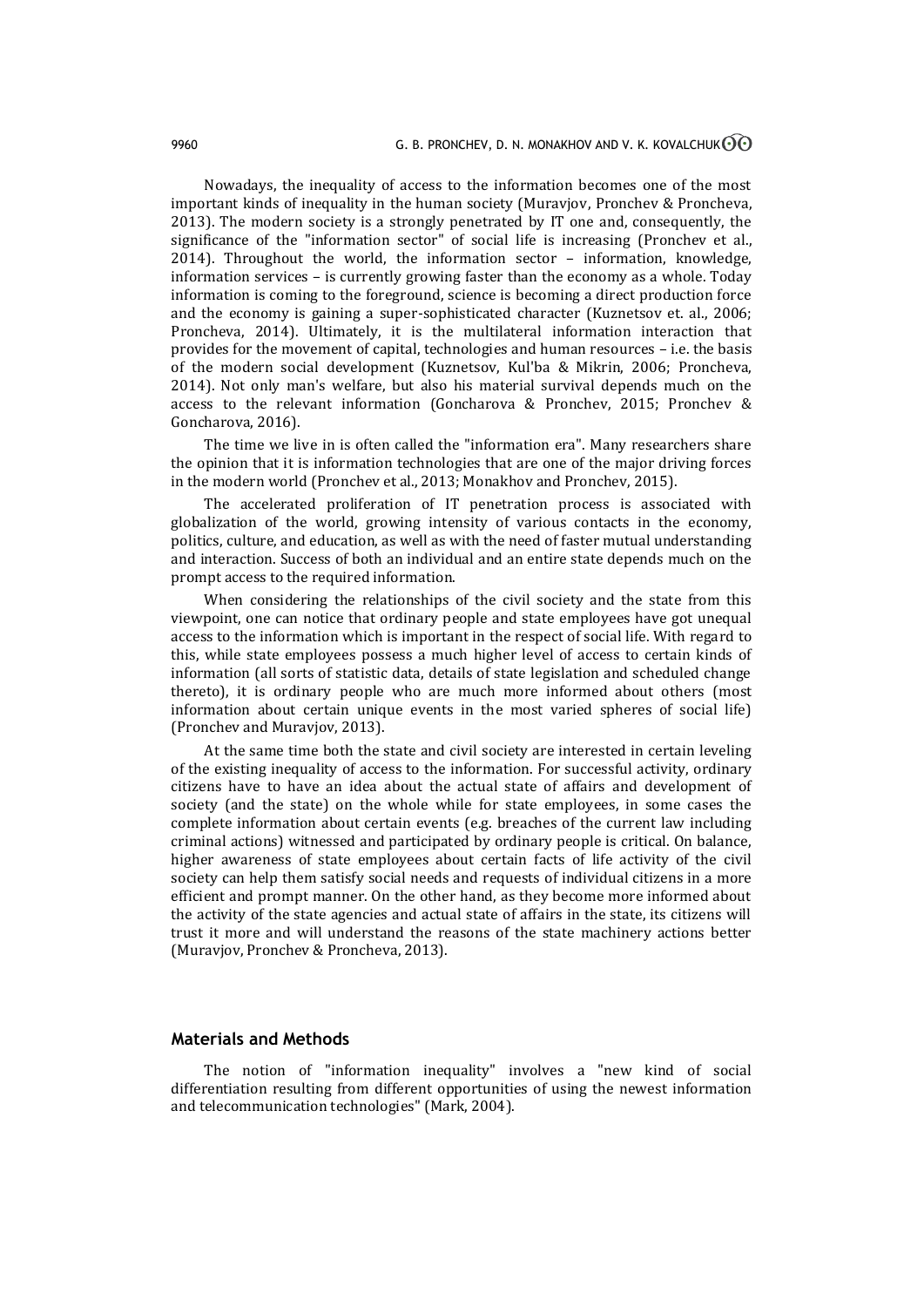#### $\odot$ INTERNATIONAL JOURNAL OF ENVIRONMENTAL & SCIENCE EDUCATION 9961

The term was first voiced in the report of the US National Telecommunications and Information Administration in 1995 where they pointed out considerable differences in the access to the new information technologies and the Internet network. By the new information technologies, NIT, taken in the most general meaning, a total of software means, methods and models of processing the information with the direct intellectual access of a human to the computer system is meant.

The practice shows that the global Internet web with the modern technologies having developed on its basis can become a very efficient means for leveling of the social inequality kind described above.

Using the principal Internet technologies from all the known as of today, both state employees and ordinary people can if not completely bridge the gap of unequal access to the relevant information then anyway advance in this direction quite well (Monakhov and Pronchev, 2014).

The Internet technologies are a special case of the modern information technologies, i.e. as the Russian researchers understand them "continuous processes of processing, storage, transfer and displaying of information aimed at the efficient usage of information resources, CE (computer equipment) and data transfer when controlling systems of various classes and purposes" (Muravjov, Pronchev & Proncheva, 2013). From this viewpoint, the Internet technology is a continuous process of processing, storage, transfer and displaying of information stored in the computers connected to the Internet global network.

All information stored in the Internet is input there by people in any case. From the sociological standpoint, the question by the efforts of what people and social groups the information is processed, stored, transferred and displayed is deemed to be the most important. In other words, what is essential is the question who makes the computers work in such a way and not in another.

The principal Internet technologies are directly associated with different stages of development of the Internet. As of today, the most widespread is the idea about the stages of Web 1.0 and Web 2.0 being traced in the development of the global network and the gradual transition to Web 3.0 stage taking place at present:

— Web 1.0 — the content of the Internet resources is formed by a rather small number of professionals with the majority of "ordinary people" acting as readers and users. In this case, the notion "PR in the Internet" has to be understood as communication efforts of creating and promoting the websites;

 $-$  Web 2.0  $-$  the Web users take active part in creating the content. Here the PR task is self-fulfillment, activation of multilateral communication, gaining the dominating information status in the communities of one's interest – blogosphere and social networks;

— Web  $3.0$  — the users do not merely generate the content but also certify it themselves: they mark what is noteworthy for the likeminded people and communities they belong to and they systemize the content in line with their tastes. At this stage, the PR task is innovative technologies of measuring the content, involving the users into the work of recommendation service that has emerged, and further on – attempts of using it for promoting the priority products (Monakhova et al., 2014).

An Internet site can be determined as a total of Internet pages united by the same electronic address, software and hardware means, graphic and text design of the pages; meanwhile, the commonness of the graphic and text design may be fairly relative. The responsibility for processing, storage, transfer and displaying of information when using the Internet technology is borne by a rather small group of professionals whereas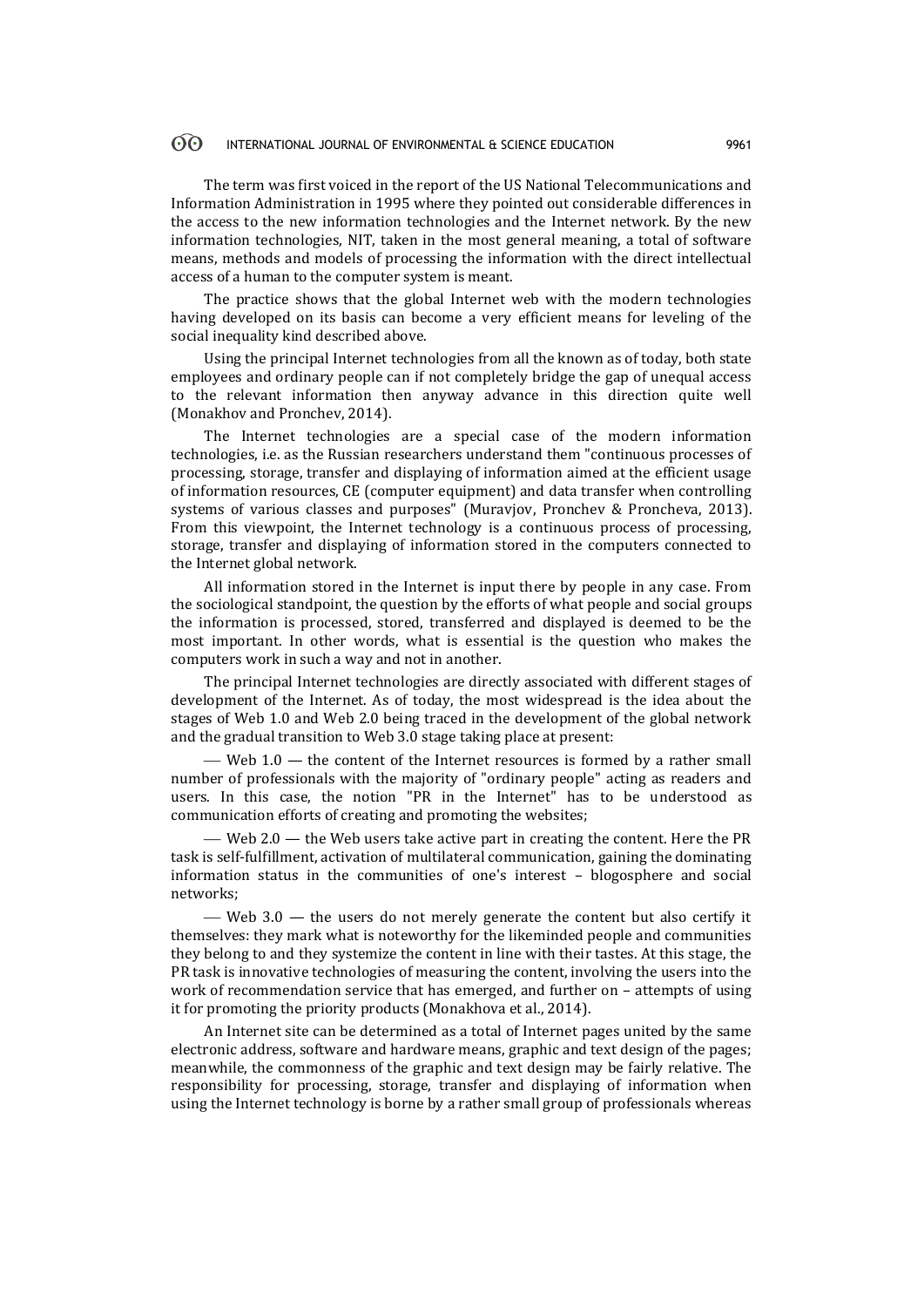ordinary users of the Internet act as consumers. The Russian research team led by A. Chumikov suggested the following broad definition of social networks in the Internet: social networks are websites or other Internet tools granting the users an opportunity to interact with each other exchanging various kinds of information. Building a social network involves organizing the Internet communities promoting people's participation and attracting new users.

By creating and using the Internet sites of various state agencies, state employees can supply the citizens with statistic data and inform them about any change to the current law. The websites also enable state employees to report about their work to ordinary people (Monakhova et al., 2014). At the same time, ordinary people can inform state employees about various events via the feedback provision mechanisms available on the Internet sites.

On the other hand, state employees get an opportunity to expand their access to the information necessary for them by watching ordinary people's communication in social networks. A case in point is the Russian Federal Bailiff Service using the social networks for skip tracing and collecting the information about debtors (Nussbaum & Intron, 2006). Social networks may well be used for organizing a relatively equal dialogue between state employees and ordinary people, which also leads to partial bridging the gap of non-uniform access to the relevant information. Quite a successful experience of organizing such a dialogue was gained by the RF Government Chairman, D.A. Medvedev (2008), during his activity in the Internet social networks (Parinov, 2012).

# **Results and Discussion**

According to the data of TNS analytics company as of February 2013, 76,5 mln of the Russians access the Internet at least once a month (this is 53% of the country's total population). In all the federal districts of Russia, the specific weight of the Internet audience also exceeds 50% of the population size (Monakhova and Monakhov, 2015b).

According to the data of the joint research by the Institute of the Information Society (IIS) and Microsoft, since 2008, the difference between the share of the Internet users in Russia and the European Union countries (EU) has decreased more than twice. With regard to this, there is still a considerable gap – both in quantity (the quantity of computers vs. population size) and quality (the way technologies are used and state services requested and rendered electronically).

At present, in Russia, 58% of the population use the computer not less than once a week while for the EU countries this figure is 69%. The proportion of the Internet users is approximately the same: 56% in Russia and 68% in the EU (Monakhova et al., 2015). It has to be borne in mind that the very global Internet network is not only a means for leveling the existing social inequality but also a source of new kinds of that.

*First*, there is inequality between the Internet users and the ones who for the most diverse reasons have got no access to the network (Vartanova, 2002). This is true not only for Russia but also for the entire modern world as a whole. Currently growing nonuniformity of the development of the information society is evident. Using computers, the Internet and other new technologies is daily life for some people while two thirds of the humanity have not made a single telephone call in their life. Social class, age, sex, education level, nationality, language, geographic location etc. turn into barriers or variables as you enter the Web (Monakhova et al., 2015). Even in the USA, the country which saw the start of technological revolution and which has got a markedly higher average annual income of the population than in the vast majority of other countries, the difference in the access to new information and communication technologies and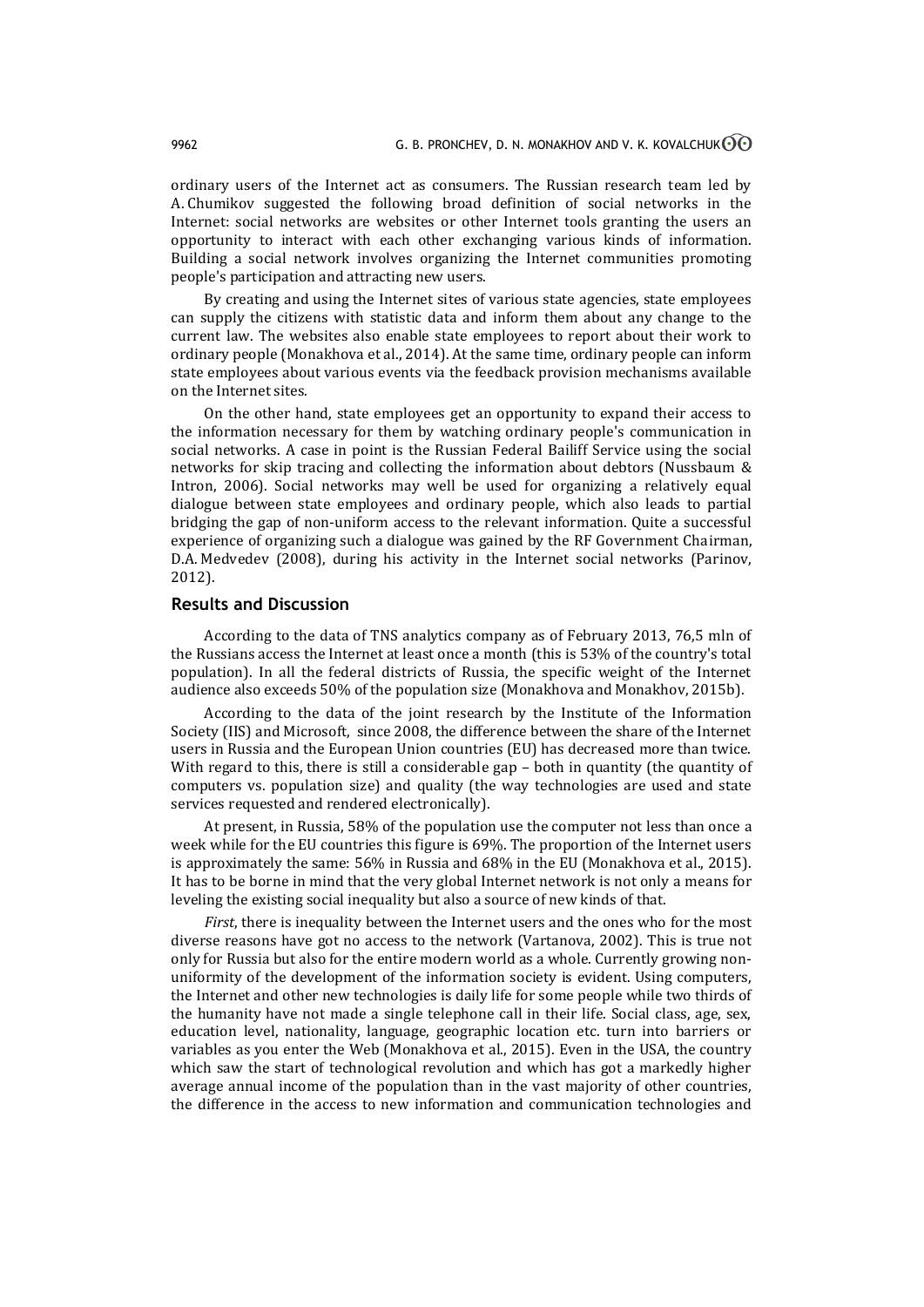#### 60 INTERNATIONAL JOURNAL OF ENVIRONMENTAL & SCIENCE EDUCATION 9963

skills of using them has necessitated conducting a careful serious study – as a result of which the very term "digital divide" was coined. The more actively the Internet is going to be used by various state agencies and services, the more critical the inequality is going to become (Smirnova, 2009).

*Second,* there is inequality between the different Internet users – that of the experience of using the Web, of the technical literacy level and so on. For instance, it influences greatly the process of the Internet user searching for some information in the network. It can be expected that the users looking for information will be likely to find websites that are artificially ranked by the search engine developers. Ranking is performed as the website owners pay for boosting their ratings. So the users can hardly find smaller and less popular websites including ones that are not supported by experienced professionals. As a rule, they have a lower rating. Some users can use different search services while the majority will use without thinking the default one set by the Internet service providers or organizations. Yet another situation is possible when an ordinary person using the Internet proves to be more professional than a state employee responsible for the work of the state agency website. This can be a source of danger both for individual citizens and for the state as a whole (Mikhailov et al., 2015).

The authors believe the today's information divide consists not in the lack of hardware or software but in underformed readiness of people to use the information and communication technologies in social and professional activity. For providing the social equality in the sphere of information, various methods are used by the state:

1) points of access to information and communication technologies are installed in the pubic places (libraries, schools, universities, state institutions, parks, subways etc.);

2) information awareness of people is being raised which is provided for by the State Program of the Russian Federation "Information society 2011-2020";

3) older age users are taught at a number of higher education institutions in line with the RF SP "On the development of further education system for senior citizens" (Nussbaum & Intron, 2006);

4) information technologies are taught to the disabled people according to the Russian Federation SP "Accessible environment" for 2011-2015, the law "On social protection of the disabled people in the RF" and social programs at the regional level aimed at teaching the information technologies to the disabled for subsequent employment of the latter.

"Experts believe the information capital of a personality is a very significant resource, especially at our time. Hence the difference in information education, information opportunities existing between people living in our country does create the so called information divide, or digital divide, digital inequality. While those living in a large metropolitan city have virtually every opportunity of both accessing the Internet and using the mobile communication means, ones living in small residential areas have almost none. It is this digital inequality, digital divide, that we have to bridge," said D.A. Medvedev (2008) in his speech at Presidium of the State Council in Petrozavodsk. His words remain relevant as of today.

This is why we consider the notion "readiness for using the information and communication technologies" in educational, social and professional activity to be the basic one and to present an integral quality of the human personality consisting of the following components: information one – this includes mastering the theoretical knowledge essential for the use of ICT in educational, social and professional activity; value and motivation component which reflects the developed readiness for the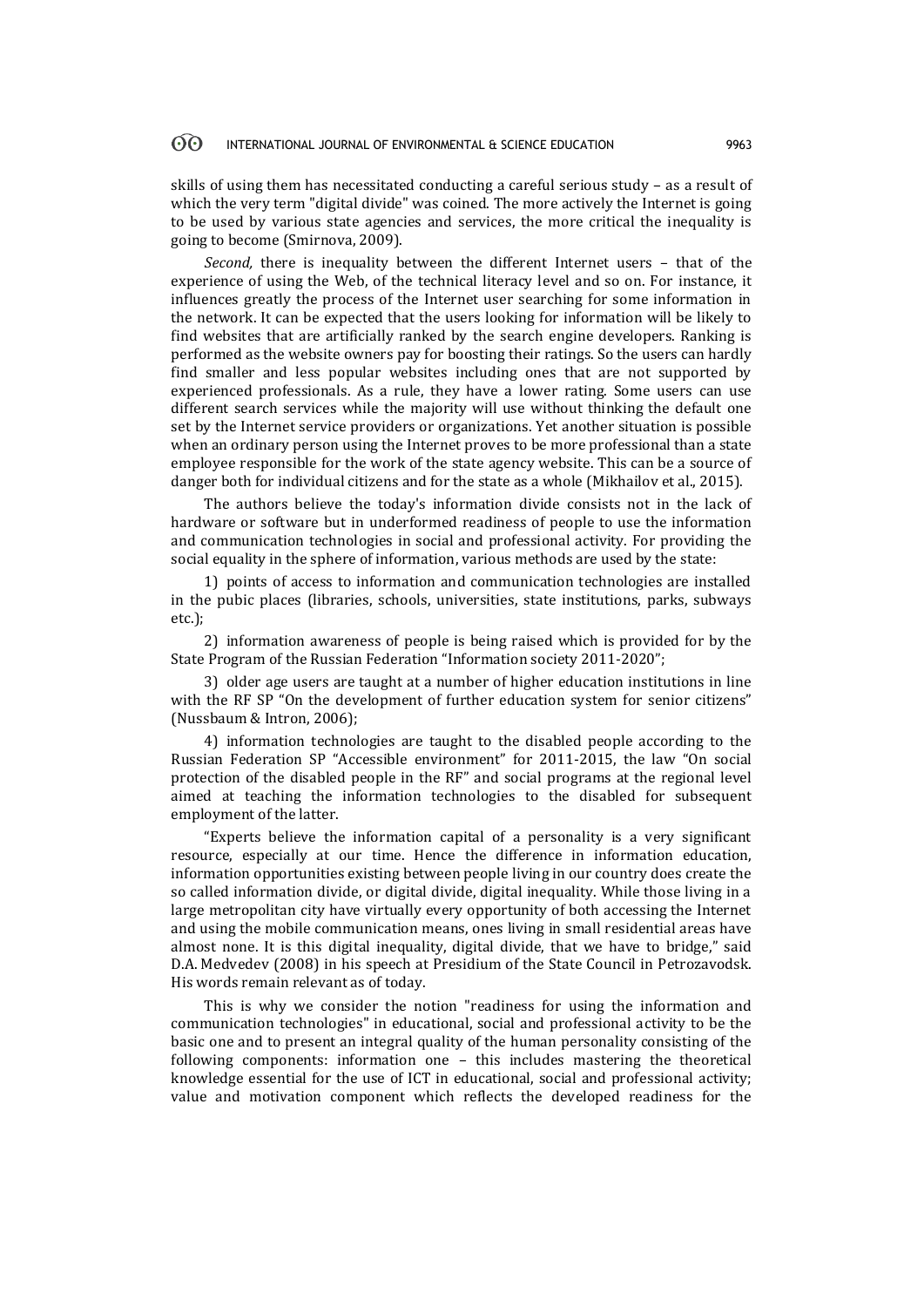integrated activity in the information and communication environment forming as a result of purposeful learning at school, higher education institution and further continuous learning that can be of a mixed character – alongside with synchronous group learning at further training courses, there is asynchronous individual learning which uses the training toolkit with the dynamic, multimodal, nonlinear presentation of the study information in the ICT area, with mobile learning as an option too.

In 2013-2014, within certification the computer literacy and ICT competence in the sphere of education, the data were obtained that allow concluding that teachers of Russia are motivated to master the information and communication technologies but do not possess sufficient competences. So it is important to expand the network of retraining system organizations, especially to develop distance learning courses, arrange webinars and online workshops.

In other words, the development of teachers' professional expertise can and must be transferred into the virtual information environment (Zassoursky, 2001).

In September-October 2014 and February-March 2015, a survey was conducted by us encompassing about 2000 respondents. Within our survey, the question "Are you interested in the opportunity of mobile learning (using tablet PCs and any portable devices)?" was answered positively by 50% of the respondents, with 13% being not sure and 6% giving a definitely negative answer. The question "Are you interested in the opportunity of distance learning" was answered positively by 59% of the respondents, with 12% being not sure and 12% answering no. The survey results confirmed the adult population being oriented toward the distance learning form.

In Russia, distance learning (DL) via the Internet began to develop in 1988. Evolution of hardware, computer telecommunications, global networks and new information technologies lead to accelerated development of the distance learning system.

Proliferation of distance learning forms is a natural stage of evolution of the education system. Passing from the chalk and board to computer teaching software. Distance and traditional learning forms should not be perceived as mutually exclusive, however. Today, a good education is a synthesis of the most diverse forms of obtaining knowledge and the state-of-the-art technologies the optimum combination of which for a learner can only be determined by the learner himself.

The requirements follow from the need of professional retraining and further training of personnel, especially in villages that are remote from big cities. Statistics shows that over 2/3 of the adult population are not involved in any forms of education although there is a need of that. Virtual environment not only gives an opportunity of distance learning but it also ensures a totally new level of availability of education.

It is considered by us that the virtual information and education environment is a system of distance learning means including the electronic information resources, electronic educational resources, the total of information technologies, telecommunication technologies, the relevant hardware and ensuring the learners mastering educational programs or parts thereof, as well as the means of development, storage, transfer of and control of access to them.

The virtual information and education environment allows expanding the geography of learners as well as the topical range of courses taught and enhance their quality. Time of learning is reduced owing to fast communication between the teacher and the student.

The system of modern distance learning gives an opportunity to access the world resources, virtual libraries and databases.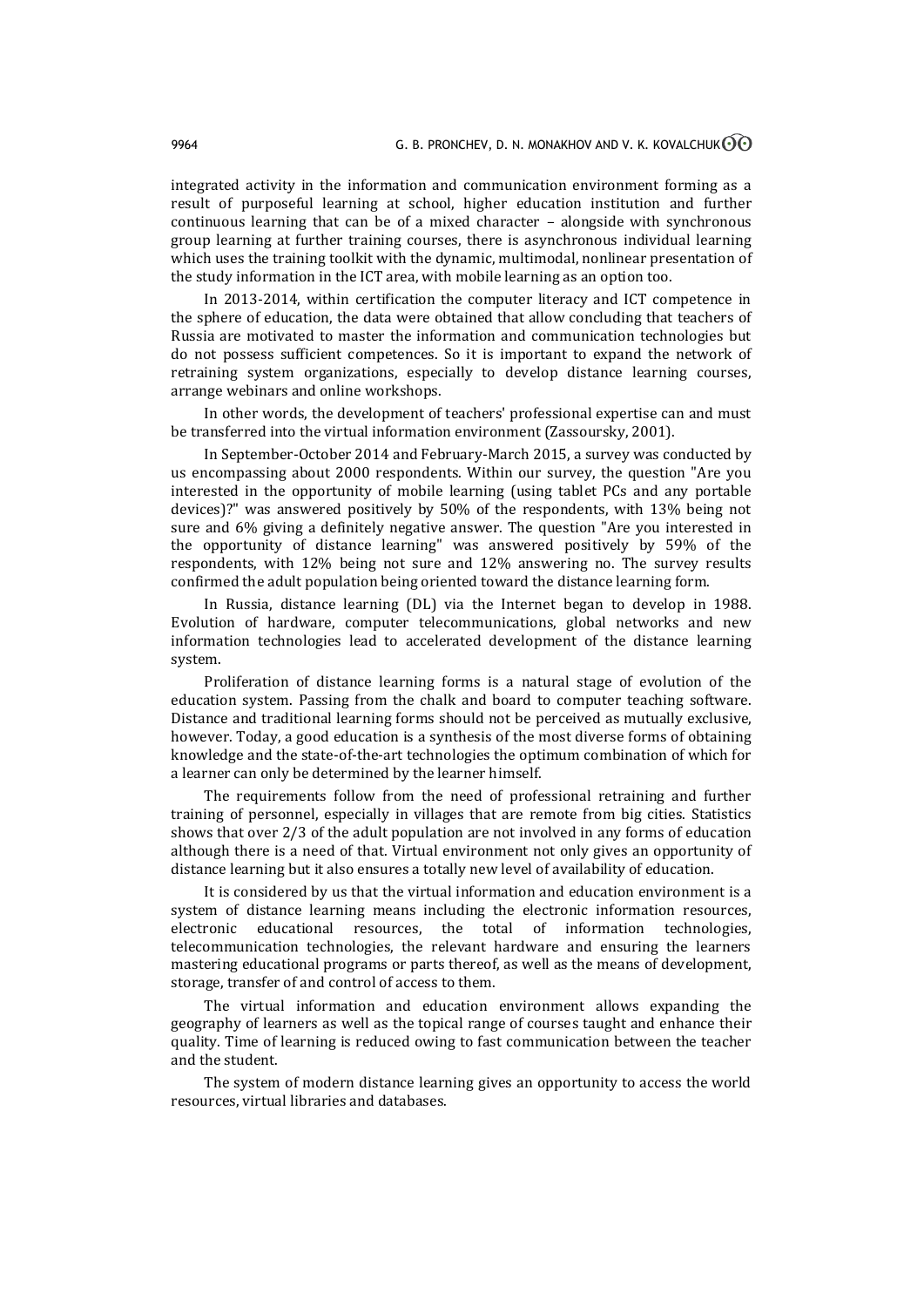#### $\odot$ INTERNATIONAL JOURNAL OF ENVIRONMENTAL & SCIENCE EDUCATION 9965

Distance learning using the virtual environment is the most promising integral form of further vocational training.

The modern society needs continuous education and self-education of its members. According to the data of the Federal state statistics service, the quantity of employees receiving further professional education via distance learning made just 7,7% of the total – 2410056 people – in 2013. However, as compared to 2011-2013, motivation for improving their professional expertise, especially in mastering the information and communication technologies (hereinafter ICT), increases from 38% to 49%, with over the half of the respondents being ready to enhance their information and communication culture by distance and mobile learning (Monakhova and Monakhov, 2015a).

So, while emerging of distance learning was conditioned by the needs and social mandate of the society, as for the evolution of DL, it is determined on the one hand by technical advance of communication and digitization means of the Russian information space and on the other hand – by the processes of IT penetration into education and the latter gaining a more democratic character. The transition from one historical development stage to another is conditioned by the development of information and communication technologies. The condition for eliminating the information inequality and ensuring the information security of the modern society is raising the level of information and communication competence of teaching personnel that can be effected via a broad network of distance courses of retraining and further training.

### **Conclusion and Recommendations**

Summing up, there is a positive trend to be pointed out – one for bridging and reducing the information inequality in Russia. State, municipal, regional programs for that are in action. At the state level, Russia is out for occupying a leading position in the area of access of all categories of citizens to information services.

Evolution of education led to the era of global humanistic education targeted at personality self-development in line with "lifelong education" formula. In the modern society, the information processes are the basis of development. This, in its turn, boosts the IT penetration being one of the major conditions for upgrading the Russian education system – as it is in the education sphere that the people forming the new information environment of the society are trained and brought up. With regard to this, the Internet becomes an efficient means for leveling the social inequality in the sphere of information.

The material presented in the paper is of interest for the professionals working on the problems of social stratification of the modern Russian society and social inequality emerging in various social groups of the civil society interacting with the state. The authors suggest enhancing the educational activity of the state and upgrading the educational process in order to eliminate the current issues.

## **Acknowledgements**

This research was supported by the Russian Foundation for Humanities (grant № 15-03-00435-а) and Russian Foundation for Basic Research (grant № 16-01-00306-а).

### **Disclosure statement**

No potential conflict of interest was reported by the authors.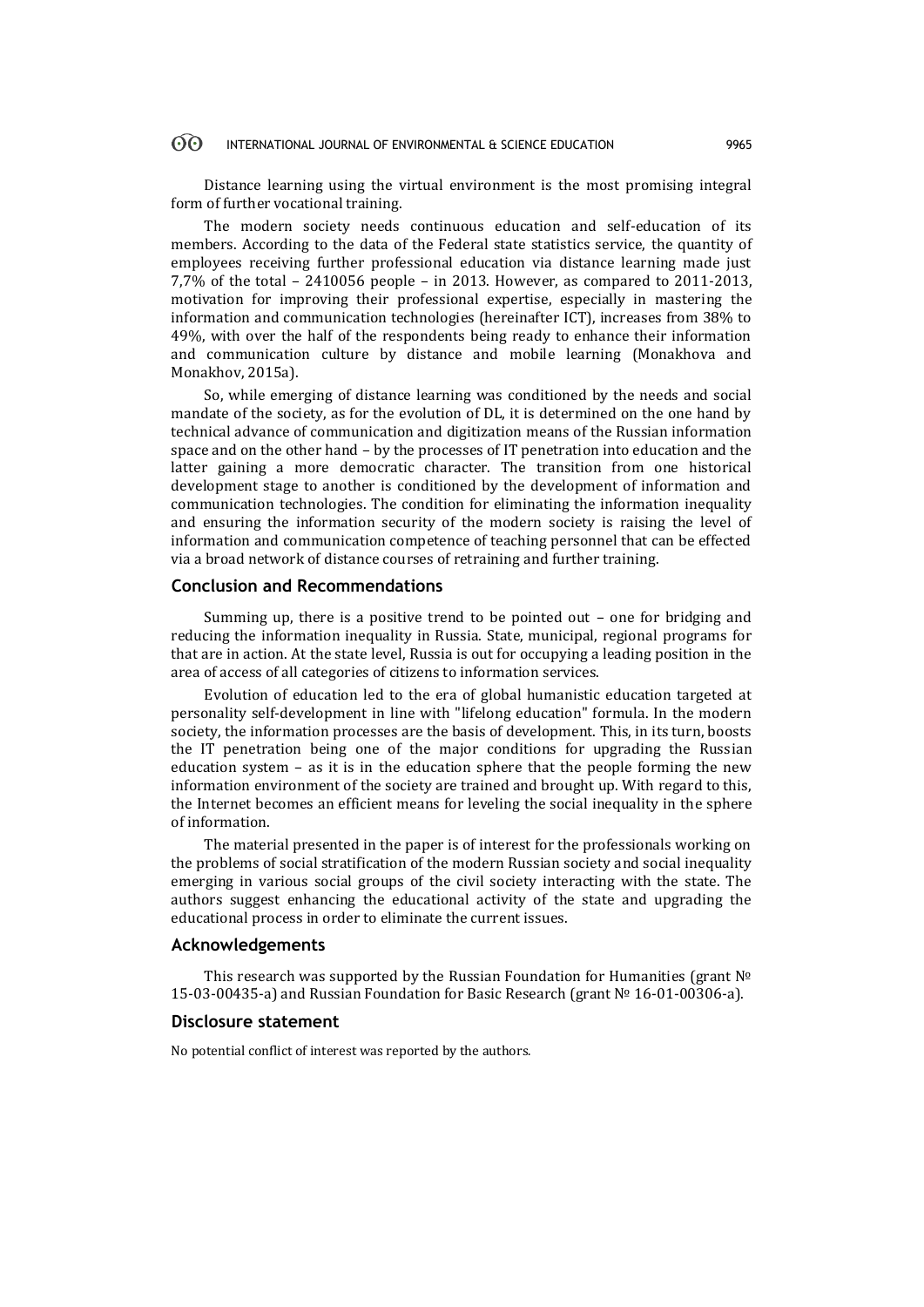## **Notes on contributors**

**Gennadi B. Pronchev** is a Candidate of Physics and Mathematics, Associate Professor, Deputy Head of the Department of Sociological Research Methodology at the Faculty of Sociology of Lomonosov Moscow State University, Moscow, Russia.

**Danila N. Monakhov** is a Candidate of Pedagogical Sciences, Senior lecturer of the Department of Sociological Research Methodology at the Faculty of Sociology of Lomonosov Moscow State University, Moscow, Russia.

**Valerii K. Kovalchuk** is a Candidate of Philosophy, Associate Professor of the Department of Sociological Research Methodology at the Faculty of Sociology of Lomonosov Moscow State University, Moscow, Russia.

### **References**

- Goncharova, I. V. & Pronchev, G. B. (2015). Virtual social environment for people with visual impairments. *Politics and Society*, *5,* 586-590.
- Kovalchuk, V. K. (2016). Theoretical and methodological approaches to the sociological study of contemporary Russian village. *Representative power - 21 st century: legislation, commentary, problems*, N 3(146), 33 – 36.
- Kuznetsov, N. A., Kul'ba, V. V. & Mikrin, E. A. (2006). *Information security systems of organizational management.* Moscow: Nauka, 495 p.
- Mamedov, A. K., Kovalchuk, V. K. (2014). Social inequality: options of formation. *Representative power - 21 st century: legislation, commentary, problems*, N 5-6 (132-133), 55 – 61.
- Mark, B. (2004). *Man in the era of mass media.* Moscow: LTD "AST Publishing", 507 p.
- Medvedev, D. A. (2008). *Verbating report of the meeting of the national council presidium "On the implementation of the Strategy for Information Society Development in the Russian Federation".* Direct access: http://kremlin.ru/events/president/transcripts/cop-y/819
- Mikhailov, A., Petrov, A., Proncheva, O., Marevtseva, N. (2015). Mathematical modeling of information warfare in a society. Mediterranean Journal of Social Sciences, Vol. 6, N 5, S 2, 27 – 35.
- Monakhov, D. N., Pronchev, G. B. (2014). E-government as a factor of innovative development of Russia. *Representative power - 21 st century: legislation, commentary, problems*, N 1 (128), 4-7.
- Monakhov, D. N., Pronchev, G. B. (2015). Network technologies and cloudy services as tool of achievement of digital equality among Russian citizens. *Representative power - 21 st century: legislation, commentary, problems*, N 1-2 (136-137), 67-70.
- Monakhova, G. A., Lontsov, V. V. Pronchev, G. B. & Monakhov, D. N. (2014). *Security issues of the information society of modern Russia*. Moscow: Eco-Inform, 215 p.
- Monakhova, G. A., Monakhov, D. N., Pronchev, G. B. (2015). Information and communication competence of pedagogical personnel as tool of elimination of a digital inequality and ensuring information security of Russia. *Representative power - 21 st century: legislation, commentary, problems*, N 4 (139), 37-43.
- Monakhova, G. A., Monakhov, N. V. (2015a) Overview of tools for developing digital educational products focused on learning and control. *XI international scientific-practical conference "Russia and Europe: the relationship of culture and economy" (February 27, 2015, Prague)*. Prague, Czech Republic: Publishing house WORLD PRESS, 317-320.
- Monakhova, G. A., Monakhov, N. V. (2015b). *The results of the monitoring of professional competence of teachers in the field of information and communication technologies. The collection of materials of XIII international scientific-practical conference "Modern concepts of scientific research".* Moscow: Eurasian Association of scientists and scholars, 54-55.
- Muravjov, V. I., Pronchev, G. B., Proncheva, N. G. (2013). Modern Internet technologies as an instrument of smoothing the social inequalities in the context of relationship between civil society and government. *Education and the Law*, *12(52),* 77-85.
- Nussbaum, H. & Intron, L. (2006). *Why is the policy of the Internet search engines important.* Moscow: Idea-Press, 160 p.
- Parinov, C. (2012). *Origins of the Internet civilization.* Direct access:http://www.inter.net.ru,
- Pronchev, G. B. & Goncharova, I. V. (2016). The technology of EU Internet resources for people with visual impairments. *Bulletin of the scientific conferences*, *3(6),* 88 – 89.
- Pronchev, G. B., Monakhov, D. N., Lontsov, V. V. (2013). Virtual Social Mediums Security in the Information Society. *Space and time*, N 4 (14), 231 – 236.